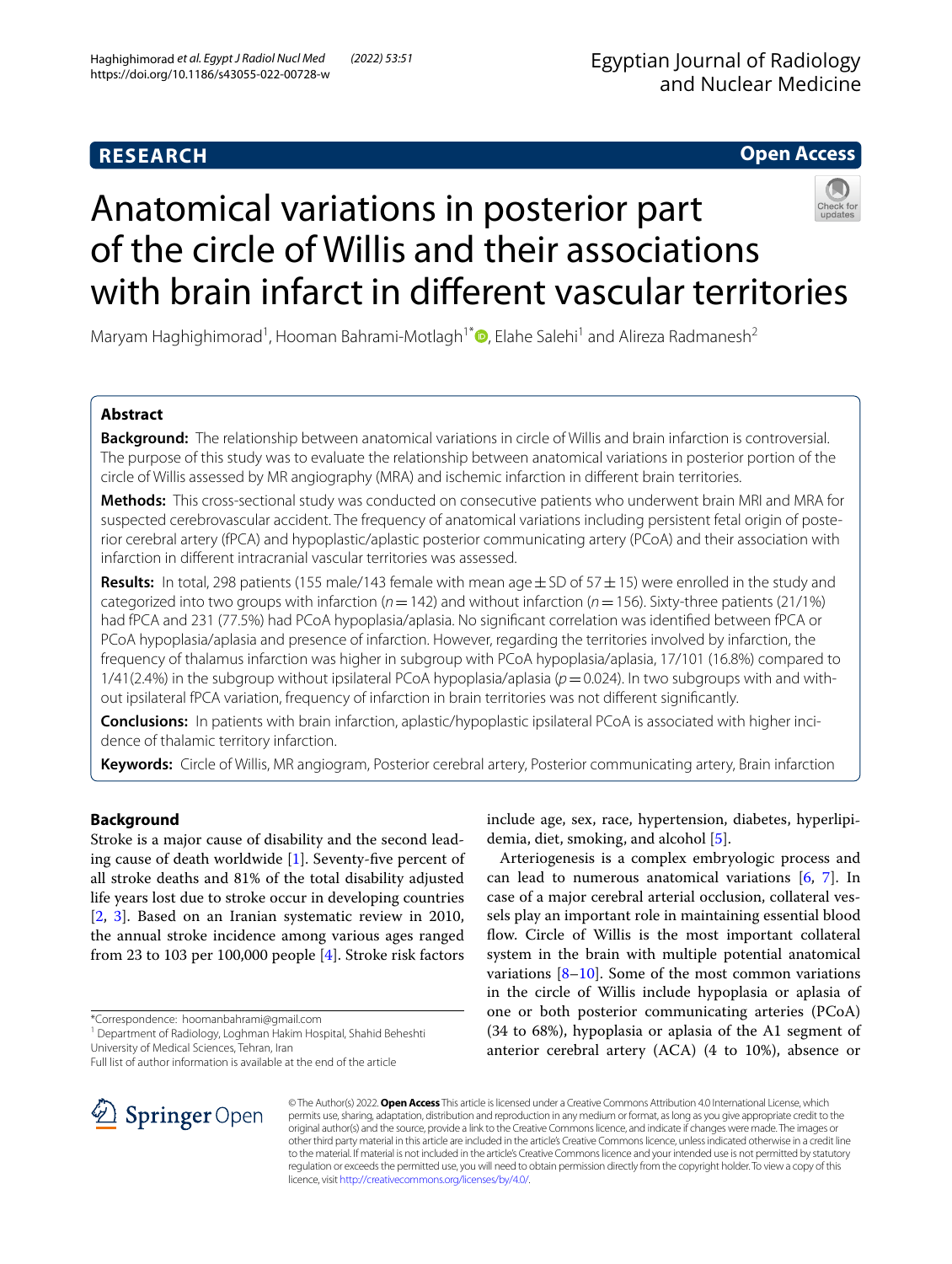fenestration of anterior communicating artery (ACoA) (12 to 21%), persistent fetal origin of posterior cerebral artery (fPCA) (4% to 26%), and infundibular dilatation or widening of PCoA (7% to 15%) [\[11–](#page-5-9)[17\]](#page-5-10).

Although there are numerous studies on anatomical variations of the circle of Willis, presence of any association between anatomical variations of circle of Willis and incidence of ischemic stroke is still unclear [[18](#page-6-0)[–24](#page-6-1)]. Previous studies have suggested that PCoA hypoplasia is associated with higher incidence of ischemic stroke, even in the absence of ICA occlusion and the most common ischemic event in patients with PCoA hypoplasia was ipsilateral thalamic lacunar infarct with or without occipital lobe involvement [\[19](#page-6-2)]. In case of fPCA, Shahan et al. reported that an enlarged PCoA (persistent fetal-type circulation) may improve collateralization between the anterior (internal carotid) and posterior (vertebrobasilar) circulations and may decrease the risk of stroke [\[22](#page-6-3)]. On the other hand, an incomplete anterior circle of Willis and a one-sided or two-sided incomplete posterior circle of Willis are associated with increased incidence of anterior circulation stroke [\[23\]](#page-6-4). A recent meta-analysis showed that patients with any anatomical variation in circle of Willis were 1.38 times more likely to develop ischemic stroke compared to those with intact complete circle of Willis and concluded that there was a positive association trend between circle of Willis variations and ischemic stroke [[24\]](#page-6-1).

The aim of our study was to evaluate the relationship between anatomical variations in the posterior aspect of circle of Willis as identifed on MRA, and occurrence of ischemic infarct in diferent vascular territories.

## **Methods**

## **Patients**

This retrospective cross-sectional study was approved by our institutional review board and all methods were performed in compliance with the Helsinki Declaration. The need for informed consent was waived by Shahid Beheshti Medical University ethics committee (IR.SBMU.MSP. REC.1398.420). All consecutive patients who underwent brain MRI and MRA to evaluate for suspected cerebrovascular accident at Loghman Hakim hospital between March 20, 2017, and April 10, 2018, were included in this study. Those with a history of head trauma, craniotomy or craniectomy, vasculitis, pregnancy, vascular malformation (including aneurysm or arteriovenous malformation), hemorrhagic infarction, signifcant stenosis or occlusion of internal carotid artery, signifcant stenosis or occlusion of basilar artery or its major branches were excluded from the study. Demographic data, patient's presenting symptoms, and past medical history including hypertension, diabetes, hyperlipidemia, heart disease, and smoking were reviewed from the patients' electronic medical records.

# **Imaging protocol**

Scans were performed using a 1.5-T Vantage Elan magnet (Canon Medical Systems, Otawara, Tochigi, Japan). The examination was performed without intravenous contrast and included echo-planar T1-weighted images (TR: 591 ms, TE:15 ms, Spatial Resolution: 6.2 mm, FoV: 230 mm\*230 mm), T2-weighted images (TR: 4048 ms, TE:90 ms, Spatial Resolution:6.2 mm, FoV: 230 mm\*230 mm), FLAIR, and difusion-weighted images (DWI).

For evaluation of circle of Willis, images were obtained in 3 slabs each containing 30 slides with 3-dimensional time-of-fight MRA technique (TR: 22 ms, TE:7 ms, number of acquisitions: 2; fip angle: 17°; 1 mm slice thickness with a 0.5 mm overlap; matrix size: 256\*160, FOV: 200\*200 mm). MRA images were reconstructed in transverse oblique planes using a maximum intensity projection algorithm.

All images were reviewed by a national board-certifed radiologist with 5 years of experience in neuroimaging (M.H.) and a fourth-year radiology resident (E.S.) using a consensus approach.

## **Defnitions**

The following variations in posterior aspect of the circle of Willis on MRA were recorded: Partial or complete fetal origin of posterior cerebral artery (pfPCA and cfPCA) and aplasia or hypoplasia of PCoA.

CfPCA was defned as the P1 segment being absent and PCA originating completely from the internal carotid artery (ICA). PfPCA was defned as the existing P1 segment with a caliber equal to or smaller than PCoA [[12\]](#page-5-11).

Due to the limited resolution of MRA, it was difficult to diferentiate PCoA hypoplasia (<1 mm in diameter) from aplasia (absence of PCoA). Therefore, we considered hypoplasia/aplasia together, defned as PCoA diameter of < 1 mm or non-visualization of PCoA  $[20]$  $[20]$ .

In cases of infarction, the afected side, vascular territory, and the age of infarct (acute/subacute versus chronic) were recorded based on the MRI fndings and clinical history. The areas of restricted diffusion (bright signal on DWI and corresponding low ADC values) were qualitatively determined based upon consensus by the reviewing radiologists and were considered acute/ subacute infarct. The areas of encephalomalacia or gliosis without associated restricted difusion and with volume loss were considered chronic infarct. In cases with simultaneous acute and chronic infarcts, the territory with acute infarct was considered.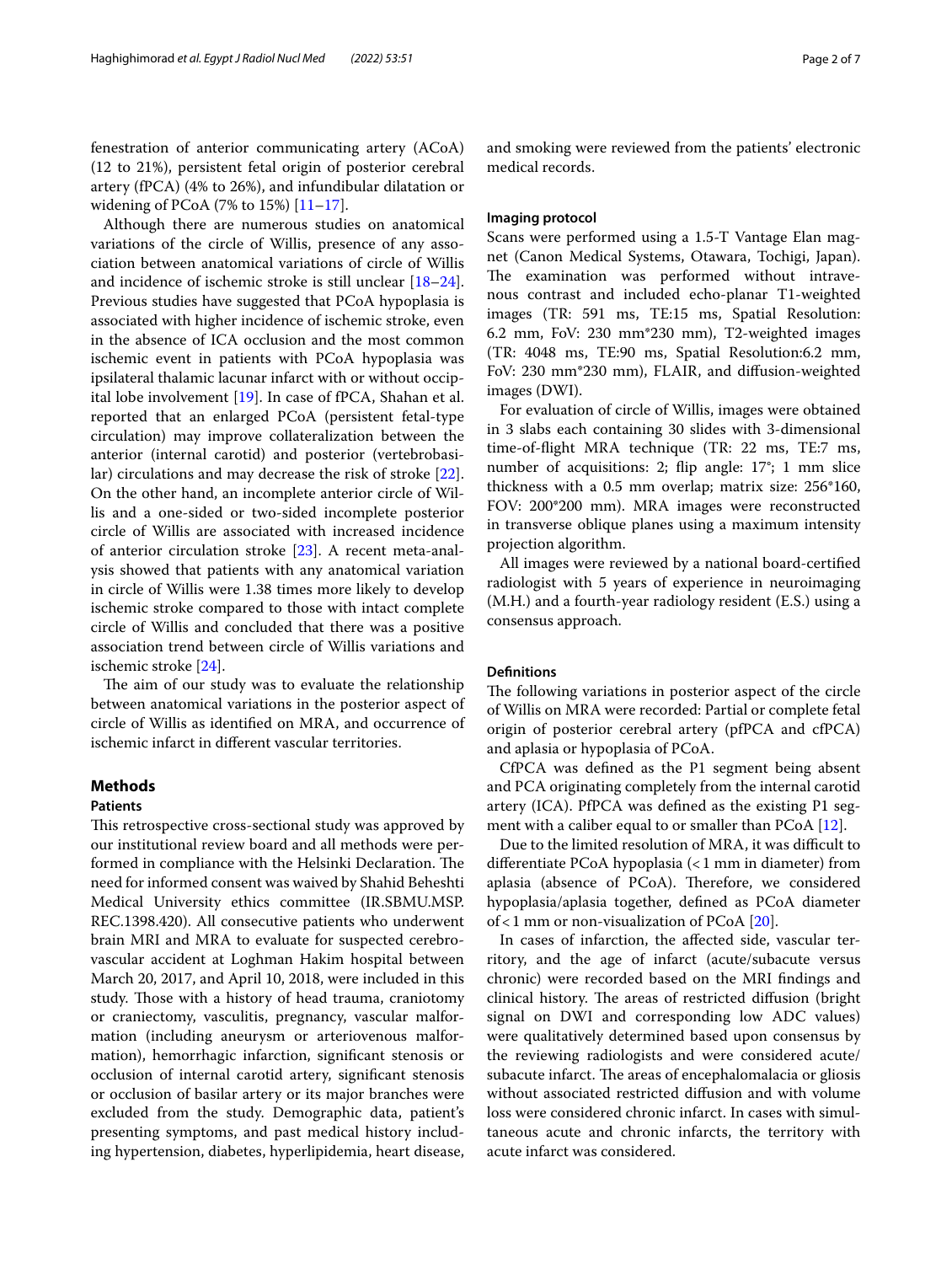The vascular distribution of infarct was divided into anterior, posterior, thalamus, and watershed area similar to previous studies [[19\]](#page-6-2).

In the presence of unilateral anatomical variation, if it was on the same side as the infarct, it was considered positive, so we described it as "ipsilateral anatomic variation." When the patient had bilateral anatomical variation, the side with infarction was counted and reclassifed as "ipsilateral."

## **Statistical analysis**

The results were presented as mean $\pm$ standard deviation (SD) for quantitative variables and were summarized by absolute frequencies and percentages for categorical variables. Categorical variables were compared using Chisquare test or Fisher's exact test when more than 20% of cells with expected count of less than 5 were observed. Quantitative variables were compared using the student T test and Mann Whitney U test, for parametric and nonparametric variables, respectively. For the statistical analysis, the statistical software SPSS version 21.0 for windows (SPSS Inc., Chicago, IL) was used. *p* values of 0.05 or less were considered statistically signifcant.

## **Results**

A total of 298 cases were enrolled in the study and categorized into two groups: with infarction (*n*=142) and without infarction  $(n=156)$ . The group with infarction had higher mean age, higher rate of hypertension, diabetes mellitus, and ischemic heart disease, as detailed in Table [1](#page-2-0).

Among the group with infarction, 46.5% had rightsided and 53.5% had left-sided infarcts. Acute/subacute infarcts were noted in 90.1% and chronic infarcts, as the only type of infarct, were present in 9.9% of patients.

<span id="page-2-0"></span>**Table 1** Distribution of cerebrovascular risk factors in patients with and without infarction

| Parameter                 | <b>With infarction</b><br>$(n=142)$ | Without<br>infarction<br>$(n=156)$ | p value |  |
|---------------------------|-------------------------------------|------------------------------------|---------|--|
| Male gender               | 80 (56.3)                           | 75 (48.1)                          | 0.154   |  |
| Mean age, year            | $63.36 \pm 12.82$                   | $52.61 \pm 16.30$                  | < 0.001 |  |
| Hypertension              | 103 (72.5)                          | 76 (48.7)                          | < 0.001 |  |
| Diabetes mellitus         | 57 (40.1)                           | 35 (22.4)                          | 0.001   |  |
| Hyperlipidemia            | 14 (9.9)                            | 13(8.3)                            | 0.647   |  |
| Smoking                   | 23 (16.2)                           | 13(8.3)                            | 0.038   |  |
| Ischemic heart<br>disease | 41 (28.9)                           | 25 (16.0)                          | 0.008   |  |

# **Territorial distribution of ischemic infarct in patients with fPCA**

Sixty-three patients (21.1%) had fPCA including 48 (16.1%) with cfPCA and 16 (5.3%) with pfPCA. One patient had cfPCA on one side and pfPCA on the other side. CfPCA and pfPCA were right-sided in 27 (56.2%) and 9 (56.2%), left-sided in 16 (33.3%) and 4 (31.2%) and bilateral in 4 (8.3%) and 2 (12.5%) patients, respectively. Seven cases with bilateral fPCA were excluded. In remaining cases with unilateral fPCA, ipsilateral infarct was observed in 11 patients. There was no significant association between fPCA and infarcts.

Among the patients with infarction, subgroup analysis of infarcted territory between those with and without fPCA revealed no signifcant diference as detailed in Table [2](#page-2-1). When comparing the patients with versus without ipsilateral fPCA, the anterior circulation infarcts [ACA and middle cerebral artery (MCA)] were seen in 6/11 (54.4%) versus 77/127 (60.6%) patients; posterior circulation territory infarcts [basilar artery, superior cerebellar artery (SCA), posterior cerebral artery (PCA), and posterior inferior cerebellar artery (PICA)] were seen in 3/11 (27.2%) versus 23/127 (18.1%) patients; thalamic infarcts were seen in 1/11 (9.1%) versus 17/127 (13.4%) patients, and watershed territory infarcts were seen in 1/11 (9.1%) versus 10/127 (7.9%) patients.

No signifcant relationship was found between fPCA and clinical risk factors of cerebrovascular disease (including male gender, diabetes, hypertension, hyperlipidemia, smoking, and ischemic heart disease) in patients with infarction.

# **Territorial distribution of ischemic infarction in patients with PCoA hypoplasia/aplasia**

There were 231 cases with PCoA hypoplasia/aplasia (77.5%), including 35 (11.7%) on the right side, 38 (12.7%) on the left side and 158 (53.2%) on both sides. In cases with infarction and bilateral PCoA hypoplasia/aplasia, we recorded the vascular anatomical variation that was ipsilateral to the infarct and used it for comparison to those

<span id="page-2-1"></span>

| Table 2 Involvement of different territories in groups with and |  |  |  |
|-----------------------------------------------------------------|--|--|--|
| without fPCA variation                                          |  |  |  |

| Infarcted vascular territory | With ipsilateral<br>fPCA $(n=11)$ | Without<br>ipsilateral fPCA |  |
|------------------------------|-----------------------------------|-----------------------------|--|
|                              |                                   | $(n=127)$                   |  |
| Hemispheric stroke           |                                   |                             |  |
| Anterior                     | 6(54.4)                           | 77 (60.6)                   |  |
| Posterior                    | 3(27.2)                           | 23(18.1)                    |  |
| Thalamus                     | 1(19.1)                           | 17 (13.4)                   |  |
| Watershed                    | 1(9.1)                            | 10(7.9)                     |  |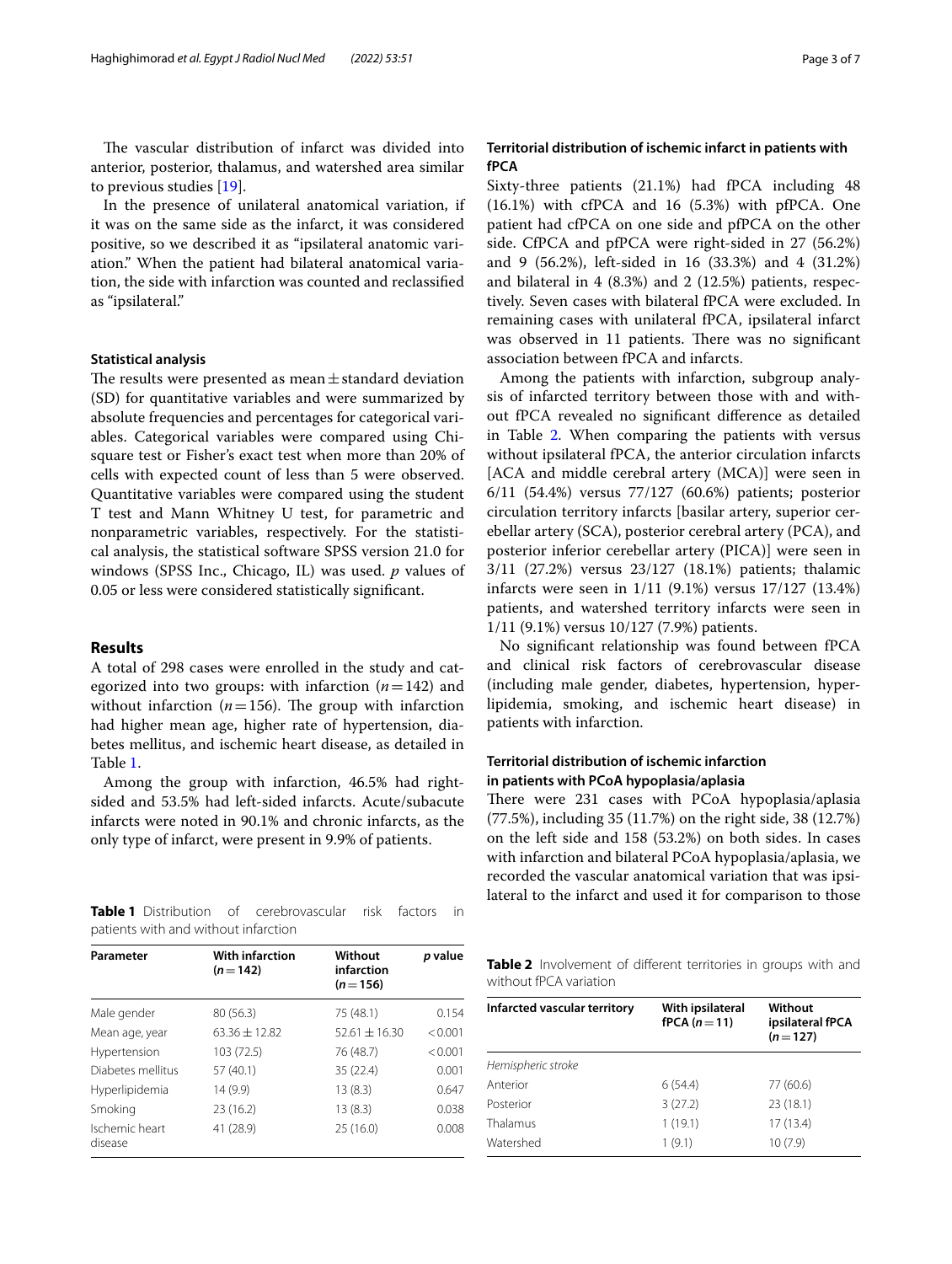without infarction. Overall, the frequency of ipsilateral PCoA hypoplasia/aplasia in patients with infarction was 101/142 (71.1%) compared to 116/156 (74.4%) in those without infarction and the diference was not statistically significant  $(p=0.531)$  $(p=0.531)$  $(p=0.531)$  (Fig. 1).

When comparing the patients with versus without ipsilateral PCoA hypoplasia/aplasia (Table [3](#page-3-1)), the anterior circulation territory infarcts (ACA and MCA) were seen in 57/101 (56.4%) versus 30/41 (73.2%) patients; posterior circulation territory infarcts (basilar artery, SCA, PCA, and PICA) were seen in 17/101 (16.8%) versus 9/41 (22.0%) patients; thalamic infarcts were seen in 17/101 (16.8%) versus 1/41 (2.4%) patients; and watershed territory infarcts were seen in 10/101 (9.9%) versus 1/41 (2.4%) patients. A statistically signifcant diference in frequency of infarcts in patients with versus without PCoA hypoplasia/aplasia was present only for thalamic infarcts  $(p=0.024)$  (Fig. [2\)](#page-4-0). In the subgroup with ipsilateral PCoA hypoplasia/aplasia and simultaneous ACA involvement,

ipsilateral A1 hypoplasia was present in 2 patients and ipsilateral A2 hypoplasia was seen in one patient.

To account for the potentially confounding clinical risk factors in patients with anatomical variants, the relationship between PCoA hypoplasia/aplasia with clinical risk factors was analyzed and no signifcant correlation was depicted.

# **Discussion**

The relationship between the anatomical variations in circle of Willis and occurrence of infarcts in diferent vascular territories has been controversial. Many previous studies have proposed that such variations (anatomical or pathological) may be associated with a higher rate of brain infarction [\[19–](#page-6-2)[21,](#page-6-6) [25](#page-6-7)]. In our study, we assessed the anatomical variations in the posterior aspect of circle of Willis based on MRI and MRA fndings and investigated the relationship between these variations and infarcts in diferent vascular territories.



<span id="page-3-1"></span><span id="page-3-0"></span>**Table 3** Involvement of different territories in groups with and without ipsilateral hypoplastic PCoA variation

| Infarcted vascular territory | With ipsilateral PCoA hypoplasia/aplasia ( $n = 101$ ) | Without ipsilateral PCoA<br>hypoplasia/aplasia<br>$(n=41)$ |  |
|------------------------------|--------------------------------------------------------|------------------------------------------------------------|--|
| Hemispheric stroke           |                                                        |                                                            |  |
| Anterior                     | 57 (56.4)                                              | 30(73.2)                                                   |  |
| <b>ACA</b>                   | 3(2.9)                                                 | 4(9.8)                                                     |  |
| <b>MCA</b>                   | 54 (53.5)                                              | 26(63.4)                                                   |  |
| Posterior                    | 17(16.8)                                               | 9(21.9)                                                    |  |
| PCA                          | 6(5.94)                                                | 2(4.9)                                                     |  |
| SCA/Basilar/PICA             | 11(10.9)                                               | 7(17.0)                                                    |  |
| Thalamus*                    | 17(16.8)                                               | 1(2.4)                                                     |  |
| Watershed                    | 10(9.9)                                                | 1(2.4)                                                     |  |

Values in parenthesis are percentages

ACA, anterior cerebral artery; MCA, middle cerebral artery; PCA, posterior cerebral artery; SCA, superior cerebellar artery; PICA, posterior inferior cerebellar artery  $*$  Significant ( $p$  = 0.024)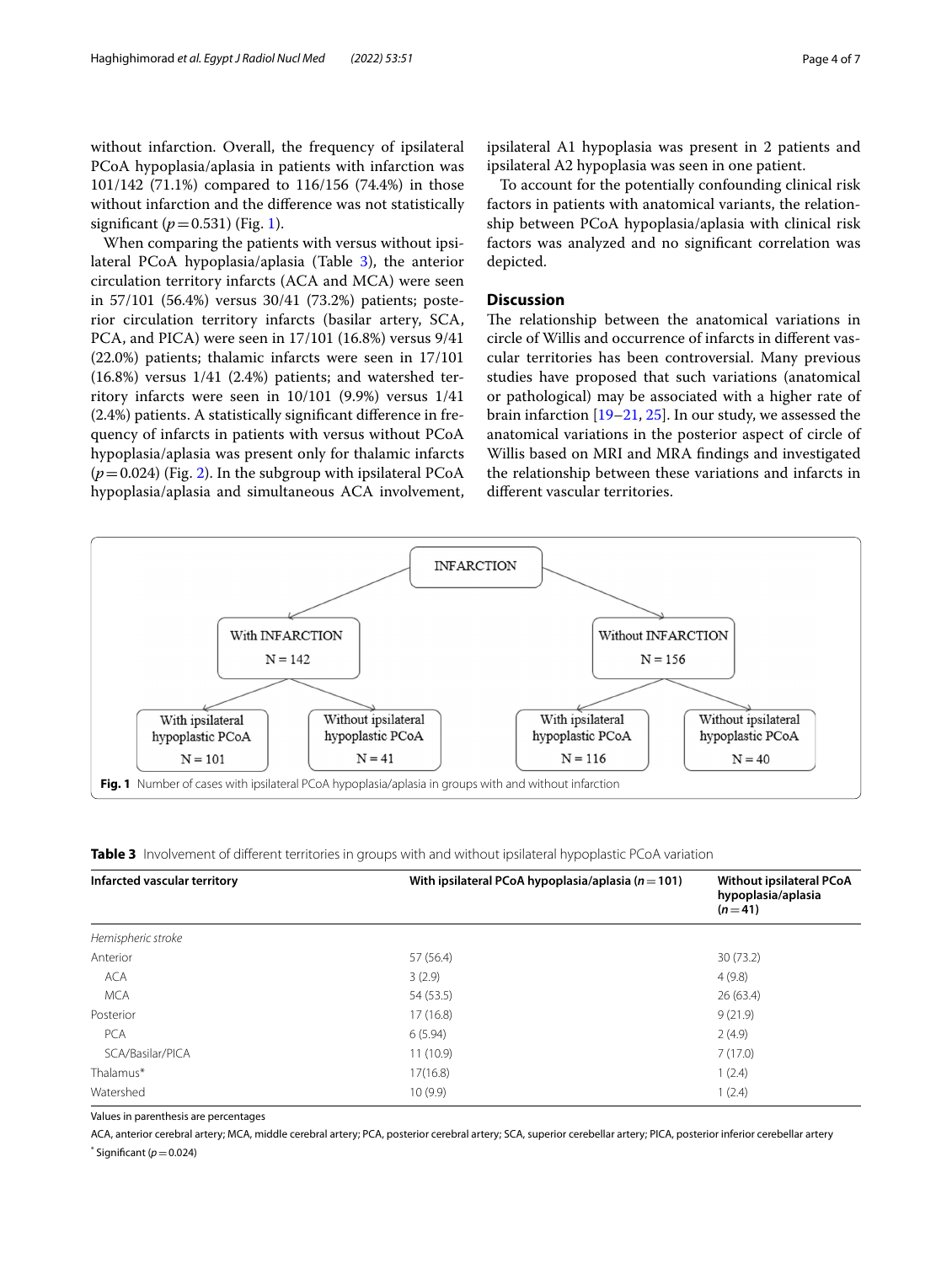

<span id="page-4-0"></span>difusion-weighted image (**B**) depicts an acute right thalamic infarct

Our results showed that patients with infarcts expectedly had higher mean age and higher prevalence of hypertension, diabetes, smoking, and heart diseases.

FPCA and PCoA hypoplasia/aplasia were identifed in 21.1% and 77.5% of our studied patients, respectively. The reported prevalence of fPCA and PCoA hypoplasia/ aplasia in literature is variable. In a review published by Eftekhar et al. [[13](#page-5-12)] the prevalence of unilateral fPCA was reported 7%-42%, that of bilateral fPCA 0.14%-11.3%, that of unilateral PCoA hypoplasia 13.5%-51.6%, and that of bilateral hypoplasia 0.7%-49% in autopsy samples. No defnite ethnic diference was reported. Diferent size criteria for defnition of hypoplasia (luminal diameter less than 0.5 mm versus 1 mm) might be partly responsible for the wide variability of reported numbers.

Our results did not reveal statistically signifcant association between cfPCA or pfPCA and infarcts in diferent vascular territories. As previously indicated, there are conficting reports about the association between fPCA and increased risk of infarcts. In a study by de Monye et al. [[16\]](#page-5-13), risk of ischemic infarct or transient ischemic attack was not increased with fPCA which is consistent with our fndings. On the other hand, Arjal et al. [[20\]](#page-6-5) noticed higher rates of ischemic infarct in partial fPCA compared to complete fPCA, despite the intuitive assumption that complete fetal PCA would impose higher risk of stroke. Shaban et al. [\[17\]](#page-5-10) also showed that among patients with acute ischemic stroke, the frequency of pfPCA and cfPCA was not higher than in the general

population; however, their conclusion needs to be confrmed with larger sample sizes.

We found no signifcant association between PCoA variation and increased risk of brain infarct; however, in the subgroup analysis, the rate of infarction in thalamic territory was signifcantly higher in patients with absent or hypoplastic ipsilateral PCoA compared to the group without PCoA hypoplasia/aplasia. Cheung et al. [[19](#page-6-2)] have reported that PCoA hypoplasia is a contributor to the risk of ischemic stroke, particularly for strokes involving the arteries that penetrate the thalamus. Zelante et al. [[26\]](#page-6-8) have reported a case of Artery of Percheron infarct in a patient with absence of bilateral PCoA.

Talamus has a complex arterial network. Some arterial branches such as thalamic, subthalamic, polar, and posterior/lateral choroidal all arise from proximal PCA. Tus, in patients with normal PCoA, obstruction in one of these branches cannot lead to infarcts due to the presence of supportive collateral; however, in those with PCoA hypoplasia/aplasia, occlusion of one of these branches may lead to tissue ischemia and death [[27\]](#page-6-9). PCoA hypoplasia/aplasia through weakness in segmental collaterals may lead to thalamic infarcts. In patients presenting with major intracranial vascular occlusion, however presence of PCoA hypoplasia/aplasia is not associated with higher risk of ischemic infarct in ipsilateral hemisphere, because the hemodynamic efects of involvement of great vessels on brain circulation are more drastic than that of PCoA hypoplasia/aplasia [\(28](#page-6-10)).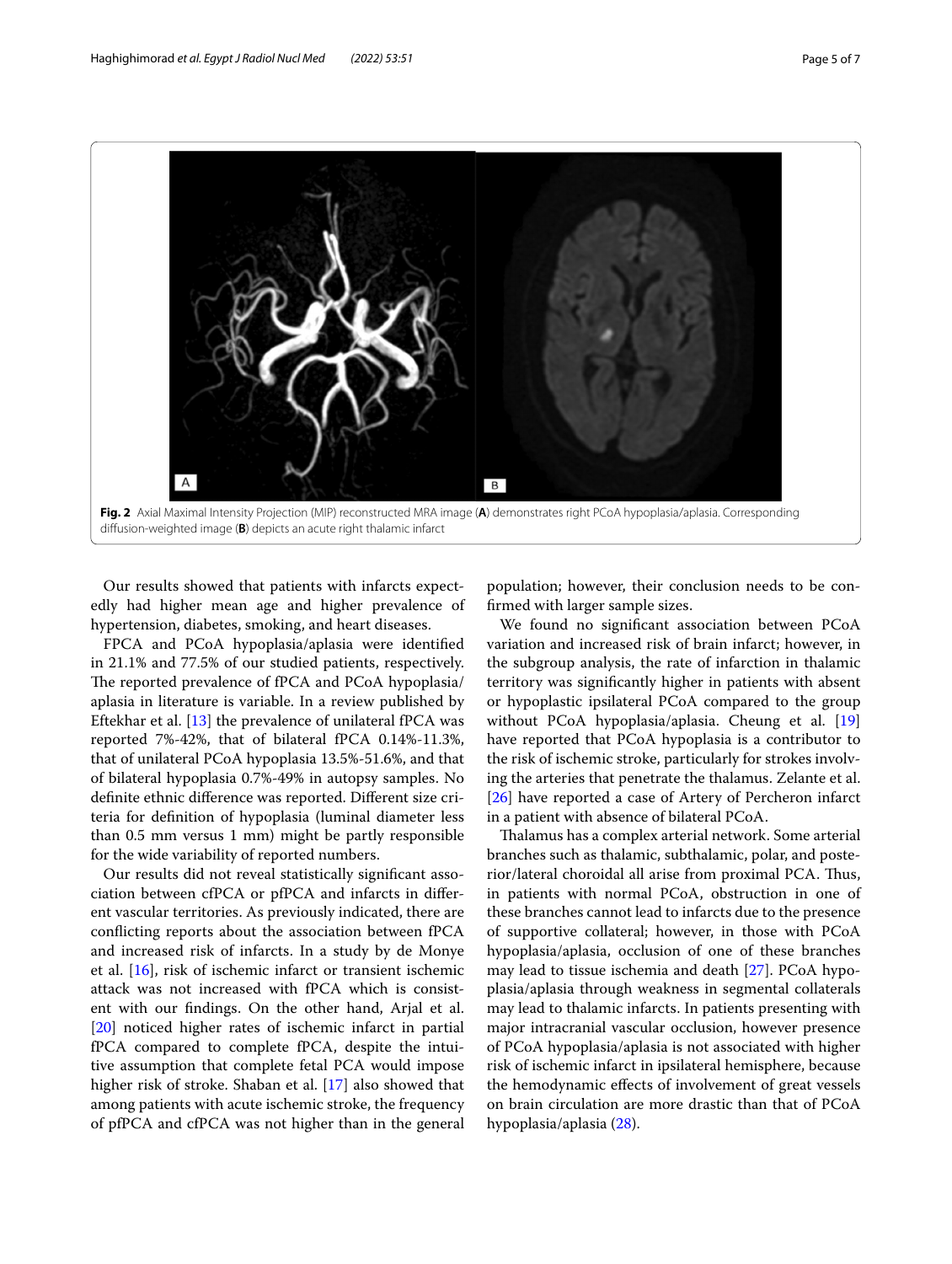Our study has inherent limitations. Limited resolution of our TOF MRA with 1.5 T MRI can potentially lead to non-visualization of PCoA when it is very narrow, however we put hypoplasia/aplasia together as vessel diameter of less than 1 mm or absence, to eliminate this error. In spite of these criteria, a potential thromboembolic occlusion/narrowing of the vessel can lead to misperception of such cases as PCoA hypoplasia/aplasia, however this is claimed to be of very low incidence. Other limitations include retrospective design, small sample size, and limited number of patients with simultaneous A1 and PCoA hypoplasia/aplasia limiting our ability to draw any conclusion about their combined efect.

# **Conclusions**

Based on our results, absent/hypoplastic ipsilateral PCoA may be associated with higher frequency of thalamic infarcts.

#### **Abbreviations**

fPCA: Fetal origin of the posterior cerebral artery; cfPCA: Complete fetal origin of the posterior cerebral artery; pfPCA: Partial fetal origin of the posterior cerebral artery; PCoA: Posterior communicating artery; ACoA: Anterior communicating artery; ACA: Anterior cerebral artery; MCA: Middle cerebral artery; SCA: Superior cerebellar artery; PICA: Posterior inferior cerebellar artery; ICA: Internal carotid artery.

#### **Acknowledgements**

We would like to thank our colleagues in the Skull Base Research Center of Loghman Hakim Hospital, Shahid Beheshti University of Medical Sciences, Tehran, Iran, for their support, cooperation, and assistance throughout the period of study (Grant Number: 20236).

#### **Authors' contributions**

MH contributed to conceptualization, methodology, data collection, reviewing, and editing; HBM contributed to data analysis and writing—reviewing and editing; ES contributed to data collection and writing—original draft preparation; AR contributed to reviewing and editing. All authors read and approved the fnal manuscript.

#### **Funding**

This research was supported by Skull Base Research Center of Loghman Hakim Hospital, Shahid Beheshti University of Medical Sciences, Tehran, Iran (Grant Number: 20236).

#### **Availability of data and materials**

The data that support the fndings of this study are not publicly available due to institutional restrictions but are available from the corresponding author on reasonable request.

# **Declarations**

#### **Ethics approval and consent to participate**

This retrospective cross-sectional study was approved by our institutional review board and informed consent was waived.

#### **Consent for publication**

Not applicable.

#### **Competing interests**

The authors declare that they have no competing interests.

#### **Author details**

<sup>1</sup> Department of Radiology, Loghman Hakim Hospital, Shahid Beheshti University of Medical Sciences, Tehran, Iran. <sup>2</sup> Department of Radiology, New York University Grossman School of Medicine, New York, NY, USA.

Received: 13 January 2022 Accepted: 14 February 2022 Published online: 22 February 2022

#### **References**

- <span id="page-5-0"></span>1. Feigin VL, Krishnamurthi RV, Parmar P, Norrving B, Mensah GA, Bennett DA, Barker-Collo S, Moran AE, Sacco RL, Truelsen T, Davis S (2015) Update on the global burden of ischemic and hemorrhagic stroke in 1990–2013: the GBD 2013 study. Neuroepidemiology 45(3):161–176
- <span id="page-5-1"></span>2. GBD 2016 Causes of Death Collaborators (2017) Global, regional, and national age-sex specifc mortality for 264 causes of death, 1980–2016: a systematic analysis for the Global Burden of Disease Study 2016. Lancet 390(10100):1151–1210
- <span id="page-5-2"></span>3. GBD 2016 DALYs and HALE Collaborators (2017) Global, regional, and national disability-adjusted life-years (DALYs) for 333 diseases and injuries and healthy life expectancy (HALE) for 195 countries and territories, 1990–2016: a systematic analysis for the Global Burden of Disease Study 2016. Lancet 390(10100):1260–1344
- <span id="page-5-3"></span>4. Hosseini AA, Sobhani-Rad D, Ghandehari K, Benamer HT (2010) Frequency and clinical patterns of stroke in Iran—systematic and critical review. BMC Neurol 10(1):72
- <span id="page-5-4"></span>5. Boehme AK, Esenwa C, Elkind MS (2017) Stroke risk factors, genetics, and prevention. Circ Res 120(3):472–495
- <span id="page-5-5"></span>6. Altinörs N, Kars Z, Cerezci A, Oral N (1991) CT and angiography in a patient with three intracranial giant aneurysms. Acta Radiol 32(3):203–205
- <span id="page-5-6"></span>7. Van Overbeeke JJ, Hillen B, Tulleken CA (1991) A comparative study of the circle of Willis in fetal and adult life. The confguration of the posterior bifurcation of the posterior communicating artery. J Anat 176:45
- <span id="page-5-7"></span>8. Hillen B (1986) The variability of the circle of Willis: univariate and bivariate analysis. Acta Morphol Neerl-Scand 24(2):87–101
- 9. Krabbe-Hartkamp MJ, Van der Grond J, De Leeuw FE, De Groot JC, Algra A, Hillen B, Breteler MM, Mali WP (1998) Circle of Willis: morphologic variation on three-dimensional time-of-fight MR angiograms. Radiology 207(1):103–111
- <span id="page-5-8"></span>10. Barboriak DP, Provenzale JM (1997) Pictorial review: magnetic resonance angiography of arterial variants at the circle of Willis. Clin Radiol 52(6):429–436
- <span id="page-5-9"></span>11. Hakim A, Gralla J, Rozeik C, Mordasini P, Leidolt L, Piechowiak E, Ozdoba C, El Koussy M (2018) Anomalies and normal variants of the cerebral arterial supply: a comprehensive pictorial review with a proposed workflow for classifcation and signifcance. J Neuroimaging 28(1):14–35
- <span id="page-5-11"></span>12. Hashemi SM, Mahmoodi R, Amirjamshidi A (2013) Variations in the Anatomy of the Willis' circle: a 3-year cross-sectional study from Iran (2006–2009). Are the distributions of variations of circle of Willis diferent in diferent populations? Result of an anatomical study and review of literature. Surg Neurol Int 4:65
- <span id="page-5-12"></span>13. Eftekhar B, Dadmehr M, Ansari S, Ghodsi M, Nazparvar B, Ketabchi E (2006) Are the distributions of variations of circle of Willis diferent in diferent populations?—results of an anatomical study and review of literature. BMC Neurol 6(1):22
- 14. Kondori BJ, Azemati F, Dadseresht S (2017) Magnetic resonance angiographic study of anatomic variations of the circle of Willis in a population in Tehran. Arch Iran Med 20(4):235–239
- 15. Shaban A, Albright K, Gouse B, George A, Monlezun D, Boehme A, Beasley TM, Martin-Schild S (2015) The impact of absent A1 segment on ischemic stroke characteristics and outcomes. J Stroke Cerebrovasc Dis 24(1):171–175
- <span id="page-5-13"></span>16. de Monyé C, Dippel DW, Siepman TA, Dijkshoorn ML, Tanghe HL, van der Lugt A (2008) Is a fetal origin of the posterior cerebral artery a risk factor for TIA or ischemic stroke? J Neurol 255(2):239–245
- <span id="page-5-10"></span>17. Shaban A, Albright KC, Boehme AK, Martin-Schild S (2013) Circle of Willis variants: fetal PCA. Stroke Res Treat 2013:105937